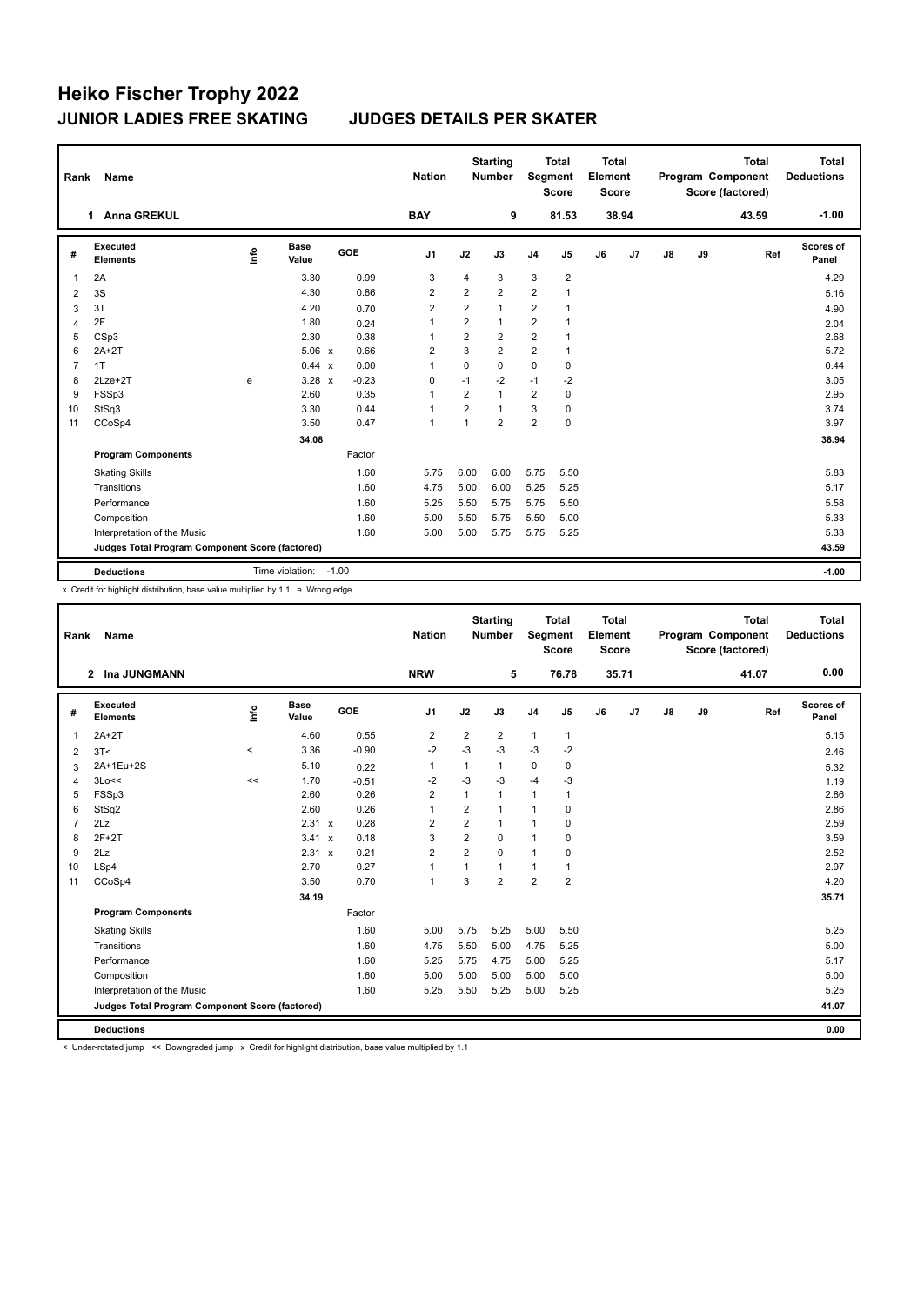| Rank           | Name                                            |      |                      |  |         | <b>Nation</b>  |                | <b>Starting</b><br><b>Number</b> |                | <b>Total</b><br>Segment<br><b>Score</b> |    | <b>Total</b><br>Element<br><b>Score</b> |    |    | <b>Total</b><br>Program Component<br>Score (factored) | Total<br><b>Deductions</b> |
|----------------|-------------------------------------------------|------|----------------------|--|---------|----------------|----------------|----------------------------------|----------------|-----------------------------------------|----|-----------------------------------------|----|----|-------------------------------------------------------|----------------------------|
|                | <b>Marielen HIRLING</b><br>3                    |      |                      |  |         | B-W            |                | 8                                |                | 74.95                                   |    | 34.94                                   |    |    | 40.01                                                 | 0.00                       |
| #              | Executed<br><b>Elements</b>                     | ١ifo | <b>Base</b><br>Value |  | GOE     | J <sub>1</sub> | J2             | J3                               | J <sub>4</sub> | J5                                      | J6 | J <sub>7</sub>                          | J8 | J9 | Ref                                                   | Scores of<br>Panel         |
| 1              | 2Lo                                             |      | 1.70                 |  | 0.28    | $\overline{2}$ | $\overline{2}$ | $\mathbf{1}$                     | $\mathbf{1}$   | $\overline{2}$                          |    |                                         |    |    |                                                       | 1.98                       |
| 2              | 3Sq                                             | q    | 4.30                 |  | $-0.86$ | -3             | $-2$           | $-2$                             | $-2$           | $-1$                                    |    |                                         |    |    |                                                       | 3.44                       |
| 3              | 3T                                              |      | 4.20                 |  | $-1.26$ | $-3$           | $-3$           | $-3$                             | $-2$           | $-3$                                    |    |                                         |    |    |                                                       | 2.94                       |
| $\overline{4}$ | 2A                                              |      | 3.30                 |  | $-0.88$ | $-2$           | $-3$           | $-3$                             | $-2$           | $-3$                                    |    |                                         |    |    |                                                       | 2.42                       |
| 5              | FCSp4                                           |      | 3.20                 |  | 0.32    | $\mathbf{1}$   | 1              | $\mathbf{1}$                     | $\mathbf{1}$   | $\mathbf 0$                             |    |                                         |    |    |                                                       | 3.52                       |
| 6              | 2T+1Eu+2S                                       |      | 3.41 x               |  | $-0.13$ | $-1$           | $\Omega$       | $-1$                             | $-2$           | $-1$                                    |    |                                         |    |    |                                                       | 3.28                       |
| $\overline{7}$ | $2F+2Lo$                                        |      | $3.85 \times$        |  | 0.00    | $-1$           | $\mathbf 0$    | 0                                | $\mathbf 0$    | 0                                       |    |                                         |    |    |                                                       | 3.85                       |
| 8              | $2A+2T$                                         |      | $5.06 \times$        |  | $-0.66$ | $-2$           | $-3$           | $-2$                             | $\mathbf 0$    | $-2$                                    |    |                                         |    |    |                                                       | 4.40                       |
| 9              | LSp3                                            |      | 2.40                 |  | 0.08    | $\Omega$       | 1              | $\Omega$                         | $\mathbf{1}$   | 0                                       |    |                                         |    |    |                                                       | 2.48                       |
| 10             | StSq3                                           |      | 3.30                 |  | 0.33    | 1              | 1              | $\mathbf{1}$                     | $\overline{2}$ | 0                                       |    |                                         |    |    |                                                       | 3.63                       |
| 11             | CCoSp3                                          |      | 3.00                 |  | 0.00    | $\mathbf 0$    | 0              | $\mathbf 0$                      | 1              | $\mathbf 0$                             |    |                                         |    |    |                                                       | 3.00                       |
|                |                                                 |      | 37.72                |  |         |                |                |                                  |                |                                         |    |                                         |    |    |                                                       | 34.94                      |
|                | <b>Program Components</b>                       |      |                      |  | Factor  |                |                |                                  |                |                                         |    |                                         |    |    |                                                       |                            |
|                | <b>Skating Skills</b>                           |      |                      |  | 1.60    | 4.75           | 5.00           | 5.25                             | 5.50           | 5.25                                    |    |                                         |    |    |                                                       | 5.17                       |
|                | Transitions                                     |      |                      |  | 1.60    | 4.50           | 5.00           | 5.00                             | 5.00           | 5.25                                    |    |                                         |    |    |                                                       | 5.00                       |
|                | Performance                                     |      |                      |  | 1.60    | 4.50           | 4.75           | 4.75                             | 5.25           | 5.25                                    |    |                                         |    |    |                                                       | 4.92                       |
|                | Composition                                     |      |                      |  | 1.60    | 4.75           | 4.75           | 5.00                             | 5.25           | 5.00                                    |    |                                         |    |    |                                                       | 4.92                       |
|                | Interpretation of the Music                     |      |                      |  | 1.60    | 4.50           | 4.75           | 5.00                             | 5.25           | 5.25                                    |    |                                         |    |    |                                                       | 5.00                       |
|                | Judges Total Program Component Score (factored) |      |                      |  |         |                |                |                                  |                |                                         |    |                                         |    |    |                                                       | 40.01                      |
|                | <b>Deductions</b>                               |      |                      |  |         |                |                |                                  |                |                                         |    |                                         |    |    |                                                       | 0.00                       |

x Credit for highlight distribution, base value multiplied by 1.1 q Jump landed on the quarter

| Rank           | Name                                            |         |                      |                                      | <b>Nation</b>  | <b>Starting</b><br><b>Total</b><br>Segment<br><b>Number</b><br><b>Score</b> |                |                | <b>Total</b><br>Element<br><b>Score</b> |    |       |    | <b>Total</b><br>Program Component<br>Score (factored) | Total<br><b>Deductions</b> |                           |
|----------------|-------------------------------------------------|---------|----------------------|--------------------------------------|----------------|-----------------------------------------------------------------------------|----------------|----------------|-----------------------------------------|----|-------|----|-------------------------------------------------------|----------------------------|---------------------------|
|                | 4 Kama SCHELEWSKI                               |         |                      |                                      | <b>NRW</b>     |                                                                             | $\overline{7}$ |                | 74.20                                   |    | 35.20 |    |                                                       | 40.00                      | $-1.00$                   |
| #              | Executed<br><b>Elements</b>                     | Info    | <b>Base</b><br>Value | <b>GOE</b>                           | J <sub>1</sub> | J2                                                                          | J3             | J <sub>4</sub> | J5                                      | J6 | J7    | J8 | J9                                                    | Ref                        | <b>Scores of</b><br>Panel |
| $\mathbf{1}$   | $2A+2T$                                         |         | 4.60                 | 0.66                                 | 2              | $\overline{\mathbf{c}}$                                                     | 2              | $\overline{2}$ | $\overline{\mathbf{c}}$                 |    |       |    |                                                       |                            | 5.26                      |
| 2              | 3T+SEQ+2T*                                      | $\star$ | 3.36                 | $-1.12$                              | -3             | $-3$                                                                        | $-2$           | $-2$           | $-4$                                    |    |       |    |                                                       |                            | 2.24                      |
| 3              | 3S                                              |         | 4.30                 | $-2.15$                              | $-5$           | $-5$                                                                        | $-5$           | $-5$           | $-5$                                    |    |       |    |                                                       |                            | 2.15                      |
| 4              | FSSp4                                           |         | 3.00                 | 0.30                                 | $\mathbf{1}$   | 1                                                                           | 1              | $\overline{2}$ | 0                                       |    |       |    |                                                       |                            | 3.30                      |
| 5              | 3T                                              |         | 4.20                 | 0.00                                 | 0              | $\mathbf 0$                                                                 | 0              | $-2$           | $\mathbf 0$                             |    |       |    |                                                       |                            | 4.20                      |
| 6              | 2A                                              |         | 3.30                 | 0.11                                 | 0              | 1                                                                           | 1              | $\mathbf 0$    | 0                                       |    |       |    |                                                       |                            | 3.41                      |
| $\overline{7}$ | 2Lz+1Eu+2S                                      |         | 4.29                 | $-0.49$<br>$\boldsymbol{\mathsf{x}}$ | $-2$           | $-2$                                                                        | $-3$           | $-1$           | $-3$                                    |    |       |    |                                                       |                            | 3.80                      |
| 8              | 2Lz                                             |         | 2.31 x               | 0.00                                 | $\mathbf{1}$   | $\Omega$                                                                    | $\Omega$       | $\mathbf 0$    | 0                                       |    |       |    |                                                       |                            | 2.31                      |
| 9              | StSq2                                           |         | 2.60                 | 0.17                                 | 0              | 1                                                                           | 1              | $\mathbf{1}$   | 0                                       |    |       |    |                                                       |                            | 2.77                      |
| 10             | CCoSp3                                          |         | 3.00                 | 0.20                                 | 0              | $\Omega$                                                                    | $\overline{1}$ | $\overline{2}$ | 1                                       |    |       |    |                                                       |                            | 3.20                      |
| 11             | LSp3                                            |         | 2.40                 | 0.16                                 | $\mathbf 0$    | $\mathbf 0$                                                                 | 1              | $\overline{1}$ | $\mathbf{1}$                            |    |       |    |                                                       |                            | 2.56                      |
|                |                                                 |         | 37.36                |                                      |                |                                                                             |                |                |                                         |    |       |    |                                                       |                            | 35.20                     |
|                | <b>Program Components</b>                       |         |                      | Factor                               |                |                                                                             |                |                |                                         |    |       |    |                                                       |                            |                           |
|                | <b>Skating Skills</b>                           |         |                      | 1.60                                 | 4.75           | 5.00                                                                        | 5.25           | 5.25           | 5.25                                    |    |       |    |                                                       |                            | 5.17                      |
|                | Transitions                                     |         |                      | 1.60                                 | 3.75           | 4.50                                                                        | 5.25           | 4.75           | 4.75                                    |    |       |    |                                                       |                            | 4.67                      |
|                | Performance                                     |         |                      | 1.60                                 | 4.25           | 5.00                                                                        | 5.00           | 5.25           | 5.25                                    |    |       |    |                                                       |                            | 5.08                      |
|                | Composition                                     |         |                      | 1.60                                 | 4.25           | 5.00                                                                        | 5.25           | 5.00           | 5.00                                    |    |       |    |                                                       |                            | 5.00                      |
|                | Interpretation of the Music                     |         |                      | 1.60                                 | 4.00           | 5.00                                                                        | 5.25           | 5.00           | 5.25                                    |    |       |    |                                                       |                            | 5.08                      |
|                | Judges Total Program Component Score (factored) |         |                      |                                      |                |                                                                             |                |                |                                         |    |       |    |                                                       |                            | 40.00                     |
|                | <b>Deductions</b>                               |         | Falls: -1.00         |                                      |                |                                                                             |                |                |                                         |    |       |    |                                                       |                            | $-1.00$                   |

\* Invalid element x Credit for highlight distribution, base value multiplied by 1.1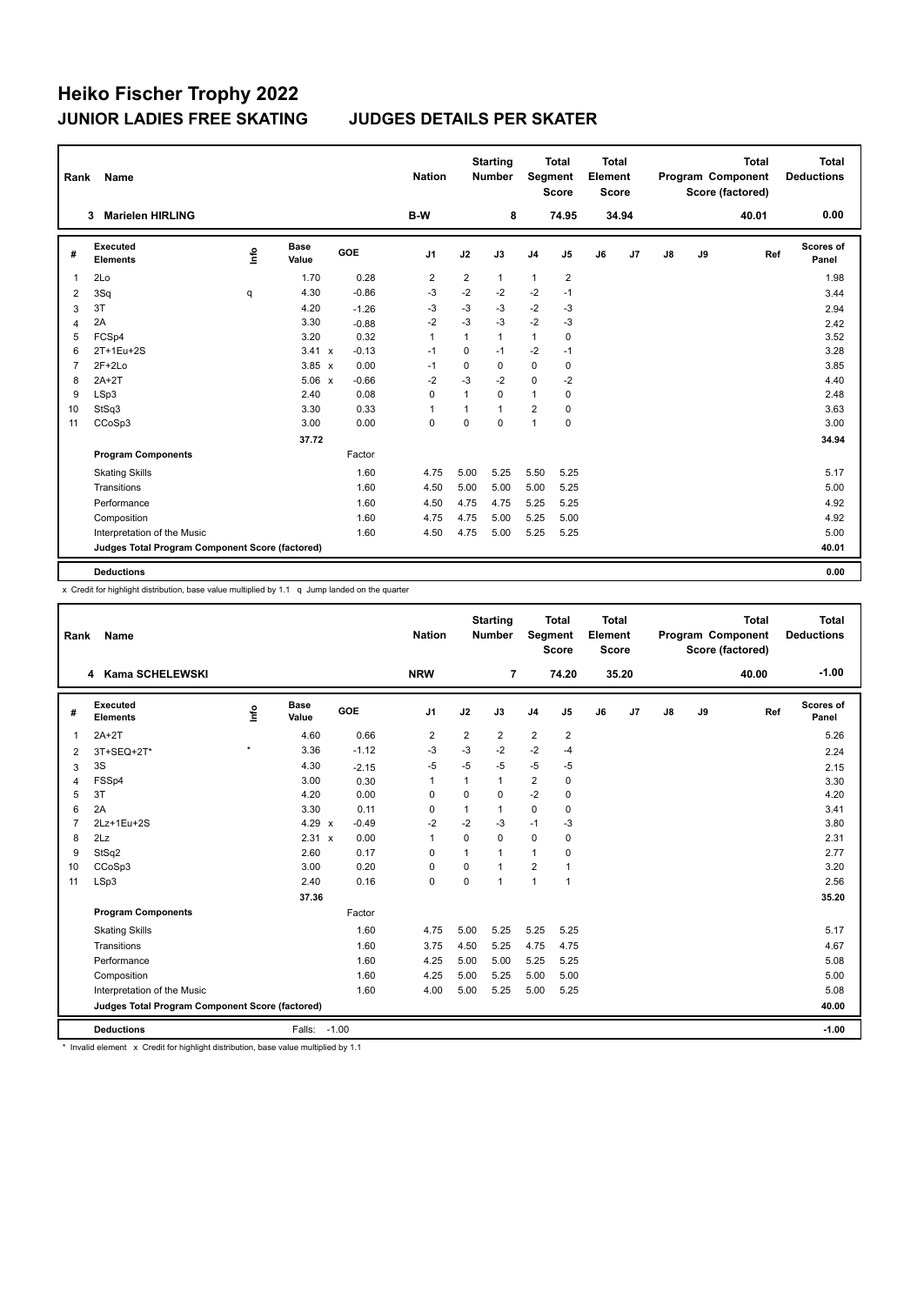| Rank           | Name                                            |      |                      |         | <b>Nation</b>  |             | <b>Starting</b><br><b>Number</b> | Segment        | <b>Total</b><br><b>Score</b> | <b>Total</b><br>Element<br><b>Score</b> |                | <b>Total</b><br>Program Component<br>Score (factored) |    | <b>Total</b><br><b>Deductions</b> |                           |
|----------------|-------------------------------------------------|------|----------------------|---------|----------------|-------------|----------------------------------|----------------|------------------------------|-----------------------------------------|----------------|-------------------------------------------------------|----|-----------------------------------|---------------------------|
|                | <b>Hannah DEMPFLE</b><br>5.                     |      |                      |         | <b>BAY</b>     |             | 4                                |                | 64.87                        |                                         | 32.34          |                                                       |    | 34.53                             | $-2.00$                   |
| #              | Executed<br><b>Elements</b>                     | ١ifo | <b>Base</b><br>Value | GOE     | J <sub>1</sub> | J2          | J3                               | J <sub>4</sub> | J5                           | J6                                      | J <sub>7</sub> | J8                                                    | J9 | Ref                               | <b>Scores of</b><br>Panel |
| 1              | 3F                                              |      | 5.30                 | $-2.65$ | $-4$           | $-5$        | $-5$                             | $-5$           | -5                           |                                         |                |                                                       |    |                                   | 2.65                      |
| 2              | $3S+2T$                                         |      | 5.60                 | 0.43    | $\overline{1}$ | 2           | $\mathbf{1}$                     | 0              | $\mathbf{1}$                 |                                         |                |                                                       |    |                                   | 6.03                      |
| 3              | FSSp4                                           |      | 3.00                 | 0.20    | 1              | 1           | 0                                | $\mathbf{1}$   | 0                            |                                         |                |                                                       |    |                                   | 3.20                      |
| 4              | 2A                                              |      | 3.30                 | $-1.65$ | $-5$           | $-5$        | $-5$                             | $-5$           | $-5$                         |                                         |                |                                                       |    |                                   | 1.65                      |
| 5              | 3S                                              |      | 4.30                 | 0.14    | $\mathbf 0$    | $\Omega$    | $\mathbf{1}$                     | $\mathbf 0$    | $\mathbf{1}$                 |                                         |                |                                                       |    |                                   | 4.44                      |
| 6              | $2F+2T$                                         |      | 3.10                 | 0.06    | $\overline{1}$ | 1           | $\Omega$                         | 0              | 0                            |                                         |                |                                                       |    |                                   | 3.16                      |
| $\overline{7}$ | 1A                                              |      | 1.10                 | 0.07    | $\overline{1}$ | 1           | $\Omega$                         | $\mathbf 0$    | $\mathbf{1}$                 |                                         |                |                                                       |    |                                   | 1.17                      |
| 8              | CSp1                                            |      | 1.40                 | 0.00    | 0              | $\Omega$    | $-1$                             | $\mathbf 0$    | 0                            |                                         |                |                                                       |    |                                   | 1.40                      |
| 9              | StSq2                                           |      | 2.60                 | 0.09    | $\overline{1}$ | $\mathbf 0$ | 0                                | $\mathbf{1}$   | 0                            |                                         |                |                                                       |    |                                   | 2.69                      |
| 10             | 2Lz+1Eu+1F                                      |      | 3.41 x               | 0.00    | 0              | $\mathbf 0$ | $-1$                             | $\Omega$       | 0                            |                                         |                |                                                       |    |                                   | 3.41                      |
| 11             | CCoSp4V                                         |      | 2.63                 | $-0.09$ | $\mathbf 0$    | 0           | $-1$                             | $\mathbf 0$    | $-1$                         |                                         |                |                                                       |    |                                   | 2.54                      |
|                |                                                 |      | 35.74                |         |                |             |                                  |                |                              |                                         |                |                                                       |    |                                   | 32.34                     |
|                | <b>Program Components</b>                       |      |                      | Factor  |                |             |                                  |                |                              |                                         |                |                                                       |    |                                   |                           |
|                | <b>Skating Skills</b>                           |      |                      | 1.60    | 4.25           | 5.25        | 4.75                             | 4.50           | 4.50                         |                                         |                |                                                       |    |                                   | 4.58                      |
|                | Transitions                                     |      |                      | 1.60    | 4.00           | 4.50        | 4.50                             | 4.25           | 3.75                         |                                         |                |                                                       |    |                                   | 4.25                      |
|                | Performance                                     |      |                      | 1.60    | 4.00           | 4.50        | 4.25                             | 4.25           | 4.00                         |                                         |                |                                                       |    |                                   | 4.17                      |
|                | Composition                                     |      |                      | 1.60    | 4.25           | 4.50        | 4.50                             | 4.25           | 4.00                         |                                         |                |                                                       |    |                                   | 4.33                      |
|                | Interpretation of the Music                     |      |                      | 1.60    | 4.00           | 4.50        | 4.25                             | 4.25           | 4.25                         |                                         |                |                                                       |    |                                   | 4.25                      |
|                | Judges Total Program Component Score (factored) |      |                      |         |                |             |                                  |                |                              |                                         |                |                                                       |    |                                   | 34.53                     |
|                | <b>Deductions</b>                               |      | Falls:               | $-2.00$ |                |             |                                  |                |                              |                                         |                |                                                       |    |                                   | $-2.00$                   |

x Credit for highlight distribution, base value multiplied by 1.1

| Rank           | Name                                            |             |                      |         | <b>Nation</b>  |                | <b>Starting</b><br><b>Number</b> | <b>Total</b><br><b>Total</b><br>Element<br>Segment<br><b>Score</b><br><b>Score</b><br>64.74<br>29.74 |                |    |    |               | <b>Total</b><br>Program Component<br>Score (factored) | <b>Total</b><br><b>Deductions</b> |                    |
|----------------|-------------------------------------------------|-------------|----------------------|---------|----------------|----------------|----------------------------------|------------------------------------------------------------------------------------------------------|----------------|----|----|---------------|-------------------------------------------------------|-----------------------------------|--------------------|
|                | 6 Leah-Sophie BECK                              |             |                      |         | B-W            |                | $\overline{2}$                   |                                                                                                      |                |    |    |               |                                                       | 36.00                             | $-1.00$            |
| #              | Executed<br><b>Elements</b>                     | <u>info</u> | <b>Base</b><br>Value | GOE     | J <sub>1</sub> | J2             | J3                               | J <sub>4</sub>                                                                                       | J <sub>5</sub> | J6 | J7 | $\mathsf{J}8$ | J9                                                    | Ref                               | Scores of<br>Panel |
| 1              | $2S+2T$                                         |             | 2.60                 | 0.13    | $\mathbf{1}$   | 2              | 1                                | $\pmb{0}$                                                                                            | $\mathbf{1}$   |    |    |               |                                                       |                                   | 2.73               |
| 2              | 2A                                              |             | 3.30                 | $-1.65$ | -5             | $-5$           | $-5$                             | $-5$                                                                                                 | $-5$           |    |    |               |                                                       |                                   | 1.65               |
| 3              | 2Lz                                             |             | 2.10                 | 0.14    | 0              | $\overline{2}$ | 1                                | 0                                                                                                    | $\mathbf{1}$   |    |    |               |                                                       |                                   | 2.24               |
| 4              | FSSp3                                           |             | 2.60                 | 0.00    | $\mathbf{1}$   | $\Omega$       | 0                                | 0                                                                                                    | 0              |    |    |               |                                                       |                                   | 2.60               |
| 5              | $2Lo+2T$                                        |             | 3.00                 | 0.11    | $\mathbf{1}$   | 1              | 0                                | $\mathbf 0$                                                                                          | 1              |    |    |               |                                                       |                                   | 3.11               |
| 6              | 2F+1Eu+2S                                       |             | 3.60                 | 0.12    | $\mathbf{1}$   | 1              | 0                                | $\mathbf 0$                                                                                          | 1              |    |    |               |                                                       |                                   | 3.72               |
| $\overline{7}$ | StSq2                                           |             | 2.60                 | 0.17    | $\Omega$       | 1              | 1                                | $\mathbf{1}$                                                                                         | $\Omega$       |    |    |               |                                                       |                                   | 2.77               |
| 8              | 2Lz                                             |             | 2.31 x               | 0.07    | $\mathbf{1}$   | 1              | 0                                | $\mathbf 0$                                                                                          | $\mathbf 0$    |    |    |               |                                                       |                                   | 2.38               |
| 9              | 2Lo                                             |             | $1.87 \times$        | 0.06    | $\mathbf{1}$   | 1              | $\Omega$                         | $\Omega$                                                                                             | $\mathbf 0$    |    |    |               |                                                       |                                   | 1.93               |
| 10             | LSp4                                            |             | 2.70                 | 0.18    | $\overline{2}$ | $\mathbf 0$    | $\mathbf{1}$                     | $\mathbf{1}$                                                                                         | $\mathbf 0$    |    |    |               |                                                       |                                   | 2.88               |
| 11             | CCoSp4                                          |             | 3.50                 | 0.23    | $\mathbf 0$    | 1              | $\overline{1}$                   | $\mathbf 0$                                                                                          | $\mathbf{1}$   |    |    |               |                                                       |                                   | 3.73               |
|                |                                                 |             | 30.18                |         |                |                |                                  |                                                                                                      |                |    |    |               |                                                       |                                   | 29.74              |
|                | <b>Program Components</b>                       |             |                      | Factor  |                |                |                                  |                                                                                                      |                |    |    |               |                                                       |                                   |                    |
|                | <b>Skating Skills</b>                           |             |                      | 1.60    | 4.00           | 5.00           | 5.00                             | 4.50                                                                                                 | 4.50           |    |    |               |                                                       |                                   | 4.67               |
|                | Transitions                                     |             |                      | 1.60    | 3.75           | 5.00           | 4.75                             | 4.25                                                                                                 | 4.00           |    |    |               |                                                       |                                   | 4.33               |
|                | Performance                                     |             |                      | 1.60    | 4.25           | 5.00           | 4.75                             | 4.50                                                                                                 | 4.50           |    |    |               |                                                       |                                   | 4.58               |
|                | Composition                                     |             |                      | 1.60    | 4.00           | 5.00           | 4.75                             | 4.25                                                                                                 | 4.25           |    |    |               |                                                       |                                   | 4.42               |
|                | Interpretation of the Music                     |             |                      | 1.60    | 3.75           | 5.00           | 4.75                             | 4.25                                                                                                 | 4.50           |    |    |               |                                                       |                                   | 4.50               |
|                | Judges Total Program Component Score (factored) |             |                      |         |                |                |                                  |                                                                                                      |                |    |    |               |                                                       |                                   | 36.00              |
|                | <b>Deductions</b>                               |             | Falls:               | $-1.00$ |                |                |                                  |                                                                                                      |                |    |    |               |                                                       |                                   | $-1.00$            |

x Credit for highlight distribution, base value multiplied by 1.1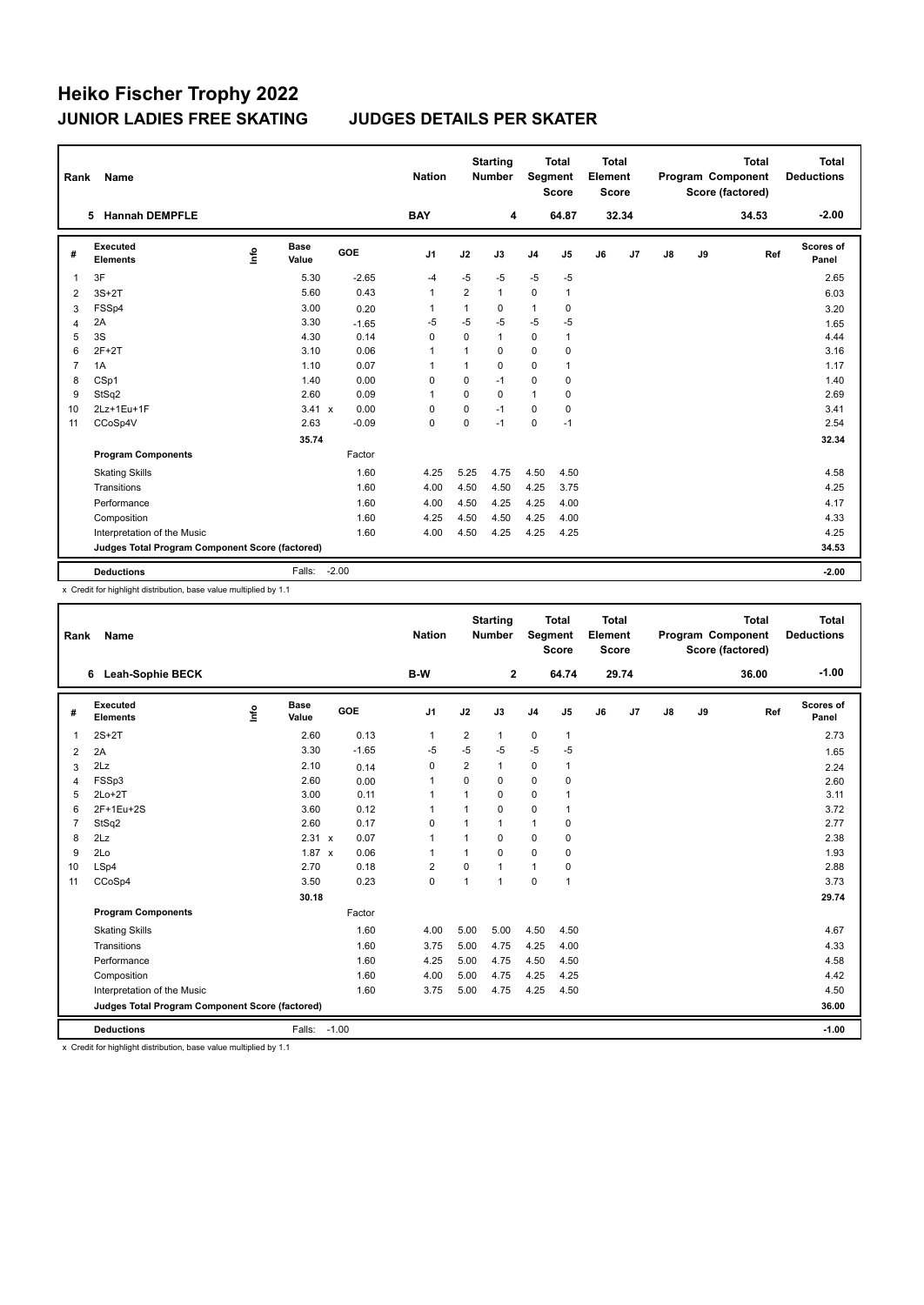| Rank           | Name                                            |      |                      |         | <b>Nation</b>  |                | <b>Starting</b><br><b>Number</b> | <b>Total</b><br>Segment<br><b>Score</b> |                | <b>Total</b><br>Element<br><b>Score</b><br>24.96 |    |               |    | <b>Total</b><br>Program Component<br>Score (factored) | <b>Total</b><br><b>Deductions</b> |
|----------------|-------------------------------------------------|------|----------------------|---------|----------------|----------------|----------------------------------|-----------------------------------------|----------------|--------------------------------------------------|----|---------------|----|-------------------------------------------------------|-----------------------------------|
|                | 7 Eva VLAD                                      |      |                      |         | B-W            |                | $\mathbf{1}$                     |                                         | 58.43          |                                                  |    |               |    | 33.47                                                 | 0.00                              |
| #              | <b>Executed</b><br><b>Elements</b>              | lnfo | <b>Base</b><br>Value | GOE     | J <sub>1</sub> | J2             | J3                               | J <sub>4</sub>                          | J <sub>5</sub> | J6                                               | J7 | $\mathsf{J}8$ | J9 | Ref                                                   | Scores of<br>Panel                |
| 1              | 2A<<                                            | <<   | 1.10                 | $-0.44$ | $-4$           | -4             | -4                               | $-4$                                    | -5             |                                                  |    |               |    |                                                       | 0.66                              |
| 2              | 3S<<                                            | <<   | 1.30                 | $-0.52$ | $-4$           | $-4$           | $-4$                             | $-3$                                    | $-5$           |                                                  |    |               |    |                                                       | 0.78                              |
| 3              | 2F+1Lo+2Lo                                      |      | 4.00                 | $-0.06$ | 0              | 0              | 0                                | $-1$                                    | $-1$           |                                                  |    |               |    |                                                       | 3.94                              |
| $\overline{4}$ | FCSp2                                           |      | 2.30                 | 0.00    | $\overline{1}$ | 0              | 0                                | 0                                       | 0              |                                                  |    |               |    |                                                       | 2.30                              |
| 5              | 2A<<                                            | <<   | 1.10                 | $-0.33$ | $-3$           | $-3$           | $-3$                             | $-3$                                    | $-3$           |                                                  |    |               |    |                                                       | 0.77                              |
| 6              | StSq2                                           |      | 2.60                 | 0.00    | $\overline{1}$ | $\Omega$       | 0                                | 0                                       | 0              |                                                  |    |               |    |                                                       | 2.60                              |
| $\overline{7}$ | $2F+2T$                                         |      | $3.41 \times$        | 0.06    | $\overline{1}$ | $\mathbf{1}$   | $\Omega$                         | 0                                       | 0              |                                                  |    |               |    |                                                       | 3.47                              |
| 8              | $2Lz+2T$                                        |      | $3.74 \times$        | 0.00    | -1             | $\Omega$       | $\mathbf 0$                      | $-1$                                    | $\mathbf 0$    |                                                  |    |               |    |                                                       | 3.74                              |
| 9              | 2Lo                                             |      | $1.87 \times$        | 0.00    | $\overline{1}$ | $\Omega$       | $\Omega$                         | 0                                       | 0              |                                                  |    |               |    |                                                       | 1.87                              |
| 10             | CCoSp3V                                         |      | 2.25                 | 0.00    | $\overline{1}$ | $\Omega$       | $-1$                             | $\Omega$                                | 0              |                                                  |    |               |    |                                                       | 2.25                              |
| 11             | SSp4                                            |      | 2.50                 | 0.08    | $\overline{2}$ | $\overline{1}$ | $-1$                             | 0                                       | $\pmb{0}$      |                                                  |    |               |    |                                                       | 2.58                              |
|                |                                                 |      | 26.17                |         |                |                |                                  |                                         |                |                                                  |    |               |    |                                                       | 24.96                             |
|                | <b>Program Components</b>                       |      |                      | Factor  |                |                |                                  |                                         |                |                                                  |    |               |    |                                                       |                                   |
|                | <b>Skating Skills</b>                           |      |                      | 1.60    | 4.25           | 4.25           | 4.50                             | 4.25                                    | 4.50           |                                                  |    |               |    |                                                       | 4.33                              |
|                | Transitions                                     |      |                      | 1.60    | 3.75           | 4.00           | 4.25                             | 4.00                                    | 4.25           |                                                  |    |               |    |                                                       | 4.08                              |
|                | Performance                                     |      |                      | 1.60    | 4.25           | 4.00           | 4.25                             | 4.00                                    | 4.25           |                                                  |    |               |    |                                                       | 4.17                              |
|                | Composition                                     |      |                      | 1.60    | 4.00           | 4.00           | 4.50                             | 4.00                                    | 4.50           |                                                  |    |               |    |                                                       | 4.17                              |
|                | Interpretation of the Music                     |      |                      | 1.60    | 4.00           | 4.00           | 4.25                             | 4.25                                    | 4.25           |                                                  |    |               |    |                                                       | 4.17                              |
|                | Judges Total Program Component Score (factored) |      |                      |         |                |                |                                  |                                         |                |                                                  |    |               |    |                                                       | 33.47                             |
|                | <b>Deductions</b>                               |      |                      |         |                |                |                                  |                                         |                |                                                  |    |               |    |                                                       | 0.00                              |

<< Downgraded jump x Credit for highlight distribution, base value multiplied by 1.1

| Rank           | <b>Name</b>                                     |         |                      |            | <b>Nation</b>  | <b>Starting</b><br><b>Total</b><br><b>Number</b><br>Segment<br><b>Score</b> |              |                | Total<br>Element<br><b>Score</b><br>22.78 |    |    |    | <b>Total</b><br>Program Component<br>Score (factored) | Total<br><b>Deductions</b> |                           |
|----------------|-------------------------------------------------|---------|----------------------|------------|----------------|-----------------------------------------------------------------------------|--------------|----------------|-------------------------------------------|----|----|----|-------------------------------------------------------|----------------------------|---------------------------|
|                | Elena PAPADOPOULOU<br>8                         |         |                      |            | <b>BAY</b>     |                                                                             | 6            |                | 55.78                                     |    |    |    |                                                       | 34.00                      | $-1.00$                   |
| #              | Executed<br><b>Elements</b>                     | info    | <b>Base</b><br>Value | <b>GOE</b> | J <sub>1</sub> | J2                                                                          | J3           | J <sub>4</sub> | J5                                        | J6 | J7 | J8 | J9                                                    | Ref                        | <b>Scores of</b><br>Panel |
| $\overline{1}$ | 2A                                              |         | 3.30                 | 0.22       | 1              | 1                                                                           | $\mathbf{1}$ | 0              | 0                                         |    |    |    |                                                       |                            | 3.52                      |
| 2              | 3T<                                             | $\,<\,$ | 3.36                 | $-1.68$    | $-5$           | $-5$                                                                        | $-5$         | $-5$           | $-5$                                      |    |    |    |                                                       |                            | 1.68                      |
| 3              | 3S<<                                            | <<      | 1.30                 | $-0.56$    | -4             | $-5$                                                                        | $-4$         | $-5$           | $-4$                                      |    |    |    |                                                       |                            | 0.74                      |
| $\overline{4}$ | CCoSp1                                          |         | 2.00                 | 0.07       | $\mathbf 0$    | $\overline{1}$                                                              | $\mathbf{1}$ | $\mathbf 0$    | 0                                         |    |    |    |                                                       |                            | 2.07                      |
| 5              | 2F+1Eu+2S                                       |         | 3.60                 | 0.00       | 1              | $\Omega$                                                                    | $\Omega$     | $\Omega$       | $\mathbf 0$                               |    |    |    |                                                       |                            | 3.60                      |
| 6              | 2A<                                             | $\,<$   | $2.90 \times$        | $-1.32$    | $-4$           | $-5$                                                                        | $-5$         | $-5$           | $-5$                                      |    |    |    |                                                       |                            | 1.58                      |
| $\overline{7}$ | 2Lo                                             |         | $1.87 \times$        | 0.00       | $\mathbf{1}$   | $\Omega$                                                                    | $\Omega$     | $\pmb{0}$      | 0                                         |    |    |    |                                                       |                            | 1.87                      |
| 8              | $2Lz+2T$                                        |         | $3.74 \times$        | $-0.07$    | $\Omega$       | $-1$                                                                        | $\Omega$     | $-2$           | $\mathbf 0$                               |    |    |    |                                                       |                            | 3.67                      |
| 9              | StSq2                                           |         | 2.60                 | 0.00       | $\Omega$       | $\overline{1}$                                                              | $\Omega$     | $\Omega$       | 0                                         |    |    |    |                                                       |                            | 2.60                      |
| 10             | FCCoSp                                          |         | 0.00                 | 0.00       | ٠              |                                                                             |              | ٠              |                                           |    |    |    |                                                       |                            | 0.00                      |
| 11             | LSp1                                            |         | 1.50                 | $-0.05$    | $\mathbf 0$    | $-1$                                                                        | $-1$         | $\mathbf 0$    | $\mathbf 0$                               |    |    |    |                                                       |                            | 1.45                      |
|                |                                                 |         | 26.17                |            |                |                                                                             |              |                |                                           |    |    |    |                                                       |                            | 22.78                     |
|                | <b>Program Components</b>                       |         |                      | Factor     |                |                                                                             |              |                |                                           |    |    |    |                                                       |                            |                           |
|                | <b>Skating Skills</b>                           |         |                      | 1.60       | 4.50           | 4.75                                                                        | 4.25         | 4.50           | 4.25                                      |    |    |    |                                                       |                            | 4.42                      |
|                | Transitions                                     |         |                      | 1.60       | 4.00           | 4.00                                                                        | 4.25         | 4.25           | 3.75                                      |    |    |    |                                                       |                            | 4.08                      |
|                | Performance                                     |         |                      | 1.60       | 4.25           | 4.00                                                                        | 4.00         | 4.25           | 4.25                                      |    |    |    |                                                       |                            | 4.17                      |
|                | Composition                                     |         |                      | 1.60       | 4.00           | 4.50                                                                        | 4.50         | 4.25           | 4.00                                      |    |    |    |                                                       |                            | 4.25                      |
|                | Interpretation of the Music                     |         |                      | 1.60       | 4.00           | 4.50                                                                        | 4.50         | 4.25           | 4.25                                      |    |    |    |                                                       |                            | 4.33                      |
|                | Judges Total Program Component Score (factored) |         |                      |            |                |                                                                             |              |                |                                           |    |    |    |                                                       |                            | 34.00                     |
|                | <b>Deductions</b>                               |         | Falls: -1.00         |            |                |                                                                             |              |                |                                           |    |    |    |                                                       |                            | $-1.00$                   |

< Under-rotated jump << Downgraded jump x Credit for highlight distribution, base value multiplied by 1.1